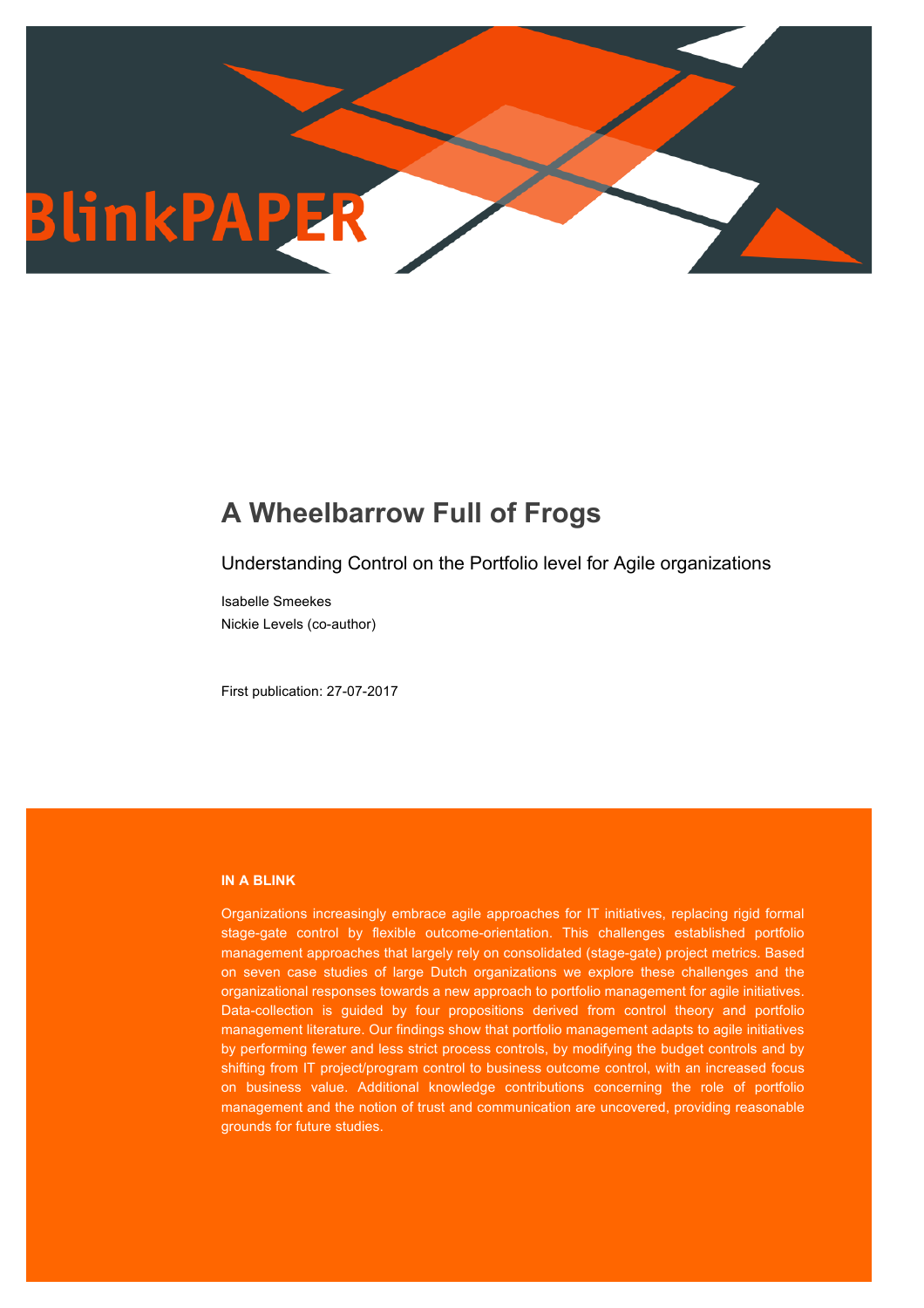# Table of Contents

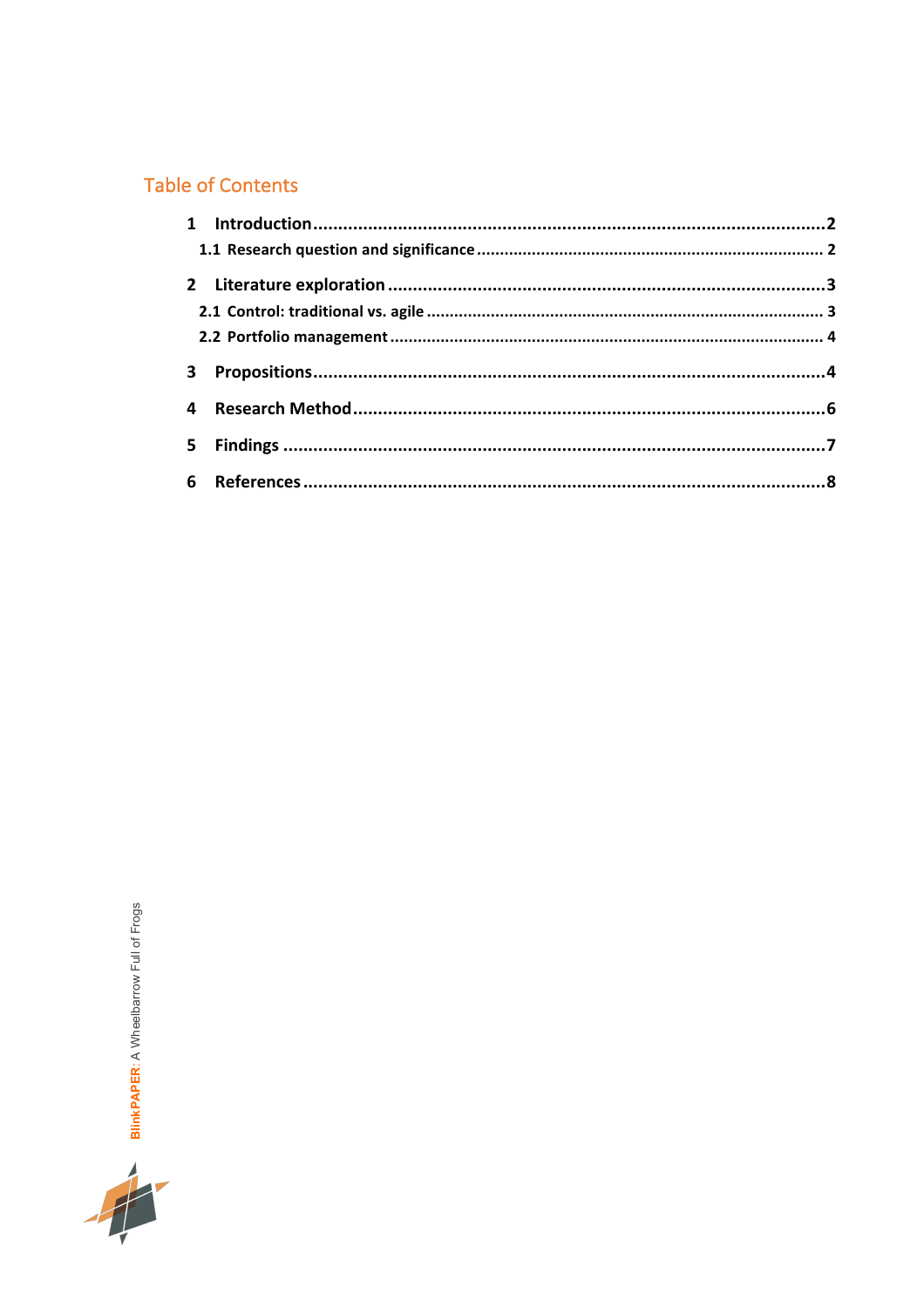## **1 Introduction**

#### **1.1 Research question and significance**

Agile methods stress the importance of continuous improvement of working products with limited documentation and little formal planning. The Agile Manifesto (Fowler & Highsmith, 2001), the foundation for agile methods, values response to change over following a plan. In addition, the Agile methodology emphasizes that teams should be autonomous, and management must learn to stimulate this through support rather than by checking for milestones, and trusting teams to get the job done (Hekkala, Stein, & Rossi, 2017). Therefore, agile's dynamic and autonomous way of working can cause those responsible for portfolio management to feel a loss of overview and control. The purpose of this study is to explore how organizations that embrace agile approaches at project level deal with the challenges this poses to control at the portfolio level.

Surprisingly, the notion of control in organizations 'embracing agile' (Rigby, Sutherland, Takeuchi, John, & Org, 2016) has almost exclusively been explored on the level of the individual project or team (Rautiainen, Von Schantz, & Vähäniitty, 2011). Practitioners however do express their concerns: at a *Scaling agile* event in Amsterdam in March 2017, many upper level managers expressed their frustrations and concerns regarding project control within their agile portfolios (Groen, 2017). The difficulty regarding control for portfolio management becomes pressing as firms are seeking ways to sustain agile practices in their competitive environment. This leads to our research question:

#### *What are the challenges and responses to control in portfolio management for agile organizations?*

Investigating this issue is of relevance both managerially and academically. As shown by Weill and Broadbent, well-governed IT portfolios lead to superior firm performance, with an increased ROA of 30% (Weill & Ross, 2004). However, widely accepted portfolio management approaches such as COBIT (De Haes, Van Grembergen, & Debreceny, 2013) stress documentation and planning and are not a natural fit with agile practices. Fewer formal controls and metrics at project or team level may lead to a less transparent and more subjective assessment of progress and success, exacerbating the portfolio management issues (Neves, Borgman, & Heier, 2016).

Our study employs an exploratory multiple case study design, reflecting the limited extant literature in this area as well as the need to study this relatively new phenomenon in its context. The seven case studies have been analyzed based on general descriptive and contextual information, as well as observations and interviews at both project and portfolio level. Data collection is guided by a set of propositions derived from control theory as well as portfolio management literature (section two). Section 3 describes the method in more detail, followed by our findings and implications for practice as well as future research.

In order to understand portfolio management in agile initiatives and methods, it is imperative to consider the mechanisms of control in traditional and agile management. Following this, the topic of portfolio management control is explored, illustrating that portfolio the manager's traditional practices and focus are no longer sufficient for transforming agile organizations. Conclusively, we further develop the investigation regarding portfolio management control in agile organizations, demonstrating that modifications must occur in this area in order support agile methods. These investigations on existing literature generate 4 working propositions which form a foundation for the data collection process. The following literature review elaborates on these topics by highlighting the current contributions, gaps and contrasts in literature.

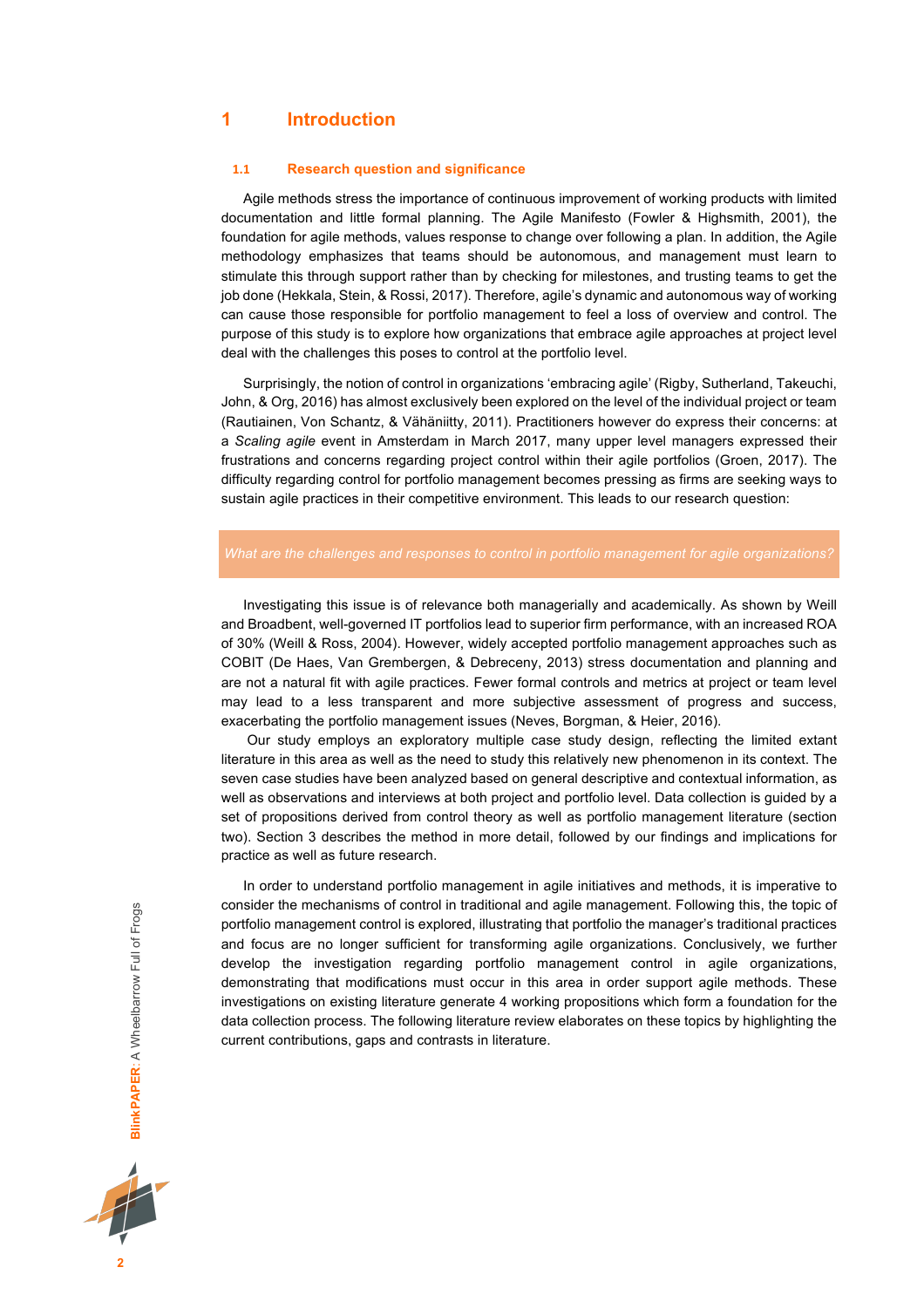## **2 Literature exploration**

#### **2.1 Control: traditional vs. agile**

When observing control in organizations, Mahadevan, Ketinger and Meservy define control by means of "mechanisms" permitting an organization to proceed towards its goals (Mahadevan, Ketinger, & Meservy, 2015). Administering control mechanisms in order to achieve organizational objectives is relevant for all levels of management and is employed uniquely in traditional and in agile organizations. Traditionally, structured stage-gate or waterfall practices aid control while hierarchy and structure are central. Whereas, in contrast, agile information system development (ISD), approaches stimulate: autonomous control in development teams, customer involvement and flexible "facilitative control practices" (Cram & Brohman, 2010, Page 6).

Additionally, the control relationship between the portfolio management level and the project level of the firm is decisive for reaching this desired output (Mahadevan et al., 2015). Correspondingly, Kirsch defines control with a focus on the role of management and their relationship with employees as they guide individuals to work according to an established strategy and to ultimately attain necessary objectives (Kirsch, 1996). Similarly, Maruping et al. define control as Kirsch did in his 1996 article, while also highlighting control on an agile project-level (Maruping, Venkatesh, & Agarwal, 2009).

Control, in an agile project management context, is an imperative contingency affecting the capability of software teams to react to altering user requirements (Kirsch, 1996). According to Maruping et al., under circumstances "of high requirements change," the use of Agile methodology and control modes that stimulate autonomous teams are essential and effective in realizing improved project quality (Maruping et al., 2009, Page 393).

As the autonomous nature of agile teams promote the achievement of success, the relationship between the teams and those involved in portfolio management must stimulate this through the use of proper mechanisms (Hekkala et al., 2017).

Alongside the importance of objectives and the role of management, varying methods of control are employed in studies concerning agile and organizational control; a common classification method employed in research is the control theory.

#### *2.1.1. Control theory.*

In alignment with various studies, Harris, Collins and Hevner argue that the control theory is a "study of the mechanisms that can be used to achieve organizational objectives" (Harris, Collins, & Hevner, 2009, Page 403).

Originally, the control theory was developed by Ouchi in his influential studies, as he described four types of control: output control, behavioral control, clan control and self-control (Ouchi, 1979). These types of control are further classified into formal and informal control; informal control including self and clan control and formal control including behavior and outcome-based control. The formal manner of measurement, through behavioral or process controls and output controls, is often employed in organizations to monitor project development.

Process controls influence and monitor the behavior of the employees or team members and how they accomplish their goals, while output controls directly influence and monitor the outcome and what teams should accomplish (Bello & Gilliland, 1997; Tiwana & Keil, 2010). Traditional firms often incorporate process controls through the agency of high levels of documentation and monitoring throughout the development process. However, Bonner et al. claim that innovation is often stagnated due to the implementation of process controls (Bonner, Ruekert, & Walker, 2002).

As agile is said to stimulate innovation through working software and reduced documentation (Rigby et al., 2016), the focus of control may shift in nature and therefore, control mechanisms must adjust accordingly.

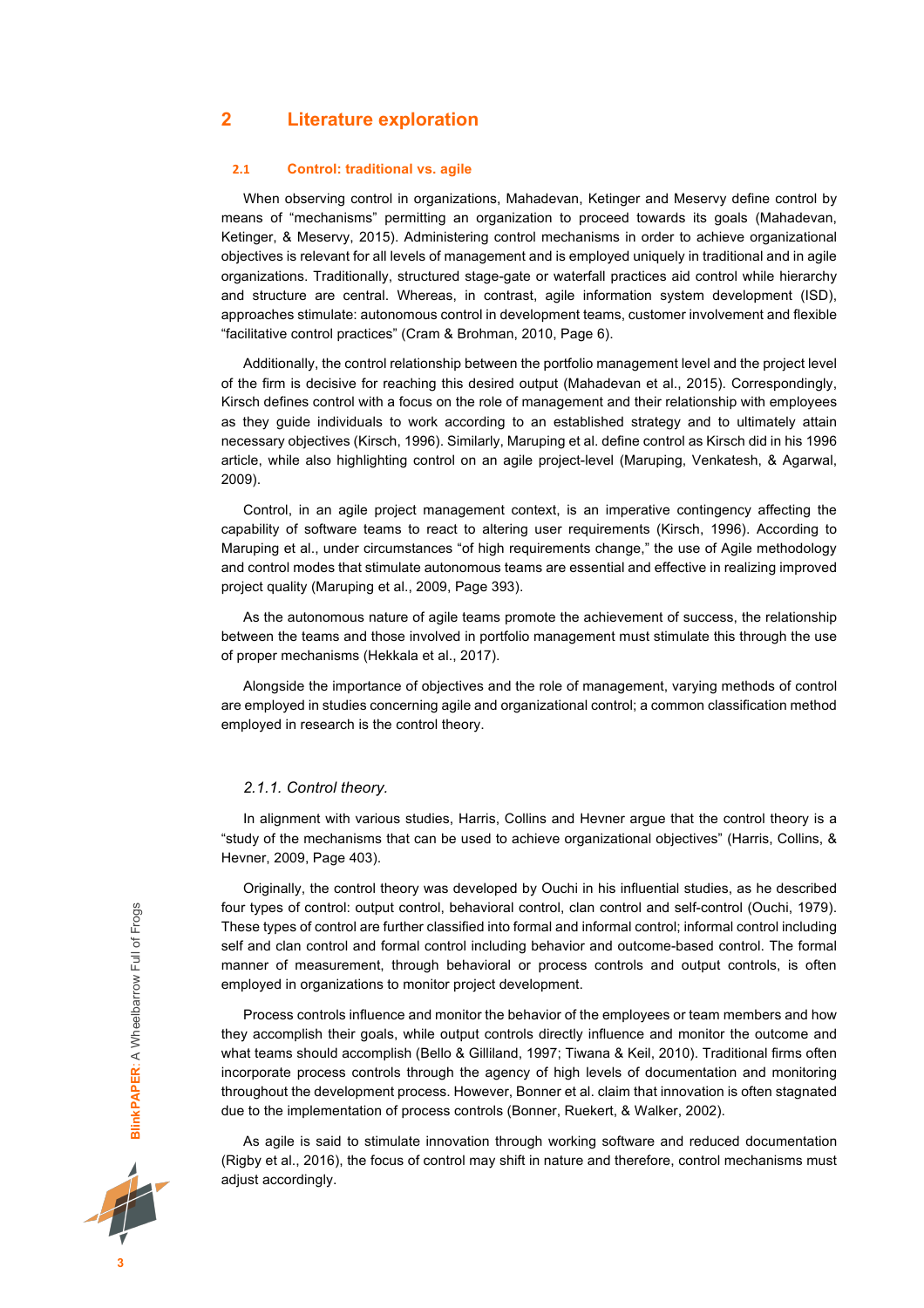#### **2.2 Portfolio management**

Traditionally, portfolio managers attempt to achieve a balance between four goals of: "maximizing the financial value of the portfolio, linking the portfolio to strategy, balancing it on relevant dimensions, and ensuring that the total number of ongoing activities is feasible" (Rautiainen, Von Schantz, & Vähäniitty, 2011, p. 2). Typically, the goals in the areas of finance, strategy, stability, and achievability are conflicting for portfolio managers as they struggle to accomplish these by means of: distinguishing potential projects, ranking project priority, allocation, balancing and, finally, evaluating (Kester, Griffin, Hultink, & Lauche, 2011; Stettina & Hörz, 2015). These traditional practices of portfolio management are further aided through the incorporation of both process and output controls (Mueller, Martinsuo, & Blomquist, 2008).

In Agile portfolio management the traditional practices are altered as a team based structure with flexible projects, frequent reviews and evaluations is advocated (Stettina & Hörz, 2015). The aforementioned implies that portfolio managers are to increase flexibility and reprioritization, as opposed to the fixed and traditional structure of projects determined each year. In Stettina and Hörz's 2015 study, a portfolio manager is interviewed who states that agile teams are self-managed, consequently changing the role for him and other managers who were previously fully in control of projects (Stettina & Hörz, 2015). The adjustment in role and control of portfolio management is due to the independent and flexible nature of agile teams and the reduction in documentation, hence, traditional portfolio control methods are no longer sufficient for agile teams (Moran, 2015).

When shifting from traditional to an agile organization, portfolio management should consider the following aspects of the agile working methods: the iterative nature of the projects which are continuously producing working prototypes, faster pace short sprints, the incorporation of feedback from customers, and within teams, the daily updates and increased verbal communication (Bishop & Deokar, 2014; Saltz, 2015). As a result, management must accept less measurements through phase gate processes and increase emphasis on working prototypes (Fowler & Highsmith, 2001). Evidently, this demonstrates once again that portfolio management must adjust their control based on the agile implementations in their organization.

## **3 Propositions**

A number of studies have established that traditional portfolio management methods and controls clash with agile ways of working (Harris, Collins, & Hevner, 2009; Moran, 2015; Stettina & Hörz, 2015). As initiatives and agile teams become increasingly flexible and self-managed, portfolio managers perform less process control tasks and must adjust their influential role as controller. In addition to this, agile teams rarely report the interim status of work in progress and emphasize communication and presentation of (partially) finished products in the form of demos (Gregory, Barroca, Sharp, Deshpande, & Taylor, 2016), (Miranda & Bourque, 2010). This is in line with the Agile Manifesto which stresses that working software is the primary measure of progress and that communication supersedes reporting as well as monitoring for autonomous teams (Fowler & Highsmith, 2001). In conjunction with Bello and Gilliand's (Bello & Gilliland, 1997) work, stating that process controls include traditional monitoring activities and the use of guidelines, this leads to the first proposition:

*agile organizations.*

As the focus on process control in agile working methods is proposed to occur less, other traditional methods of control such as budget controls have high potential to transform as well. The flexibility of agile teams and continuous prioritization of user stories and initiatives causes project managers to face conflicts when negotiating budget to fund their agile team(s) (Shastri, Hoda, & Amor, 2017). Therefore, Drury-Grogan's work proposes to discuss budget regularly after each agile

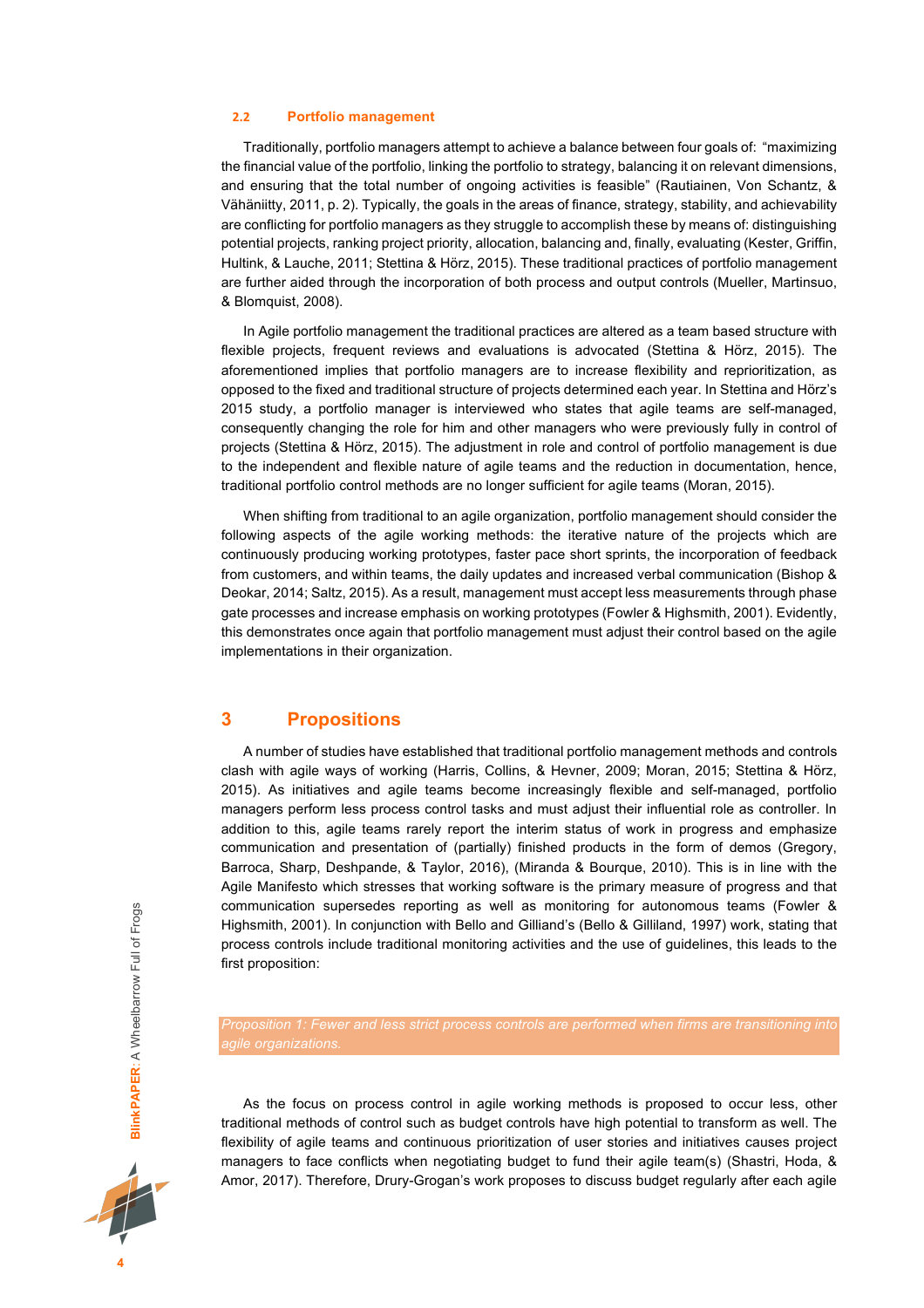iteration (Drury-Grogan, 2014). For portfolio management, budget is one of the main processes when managing and selecting initiatives and measuring outcome (Badewi, 2016).

Therefore, agile methods can no longer be supported by traditional budgeting approaches as the traditional manner of defining a budget for a fixed set of initiatives per year must become more dynamic in order to facilitate this new way of working (Cao, Mohan, Ramesh, & Sarkar, 2013), (Lohan, Conboy, & Lang, 2010). The latter results in logical grounds for the following proposition:

# *Proposition 2: Budget controls within portfolio management are modified when a firm transitions into*

Rather than monitoring through process controls and traditional budget controls, for agile methods it is more appropriate for portfolio managers to focus on business and customer value (Conforto, Salum, Amaral, Da Silva, & De Almeida, 2014). This is evident as agile methods integrate the customer through incorporating customer feedback, improving the time to market, and promoting continuous improvement (Highsmith, 2002).

In addition, Alahyari et al.'s work suggests that agile methods are more focused on creating value as opposed to other methods (Racheva, Daneva, & Sikkel, 2009). This would imply that business outcome controls are emphasized as opposed to process controls in agile organizations (Maruping et al., 2009; Nidumolu & Subramani, 2003). Consequently, providing a rational foundation to form the proposition below:

Outcomes are often regarded as the link between the customer end of the business and control of the agile team's underlying development processes (Sohi, Hertogh, Bosch-Rekveldt, & Blom, 2016). Understanding the overall organizational outcome objectives may also aid in the recognition of which agile methods to implement in the firm's way of working (Tripp & Armstrong, 2014).

While outcome success measurement is implied to be dominant for agile initiatives, the aim of these outcomes are suggested to be related to business value (Maruping et al., 2009; Nidumolu & Subramani, 2003). Furthermore, as business focus and control are said to increase, IT focus control decreases (Mahadevan, Ketinger, & Meservy, 2015). This leads to the suggestion that as the final business related results become central, IT has more of an enabling role for agile initiatives. In Mahadevan et al.'s article, the authors claim that there is an increased focus on the business function as opposed to information system function when agile is implemented (Mahadevan et al., 2015). At the same time, the shift to business value allows for more control concerning outcomes and goals as opposed to processes (Maruping et al., 2009; Nidumolu & Subramani, 2003). Likewise, firms are increasingly aiming to produce value for customers and the organization by incorporating requirements in order to realize these values (Alam, Nazir, Asim, & Amr, 2017). These findings provide support for the following proposition:



The focus on business output is further supported by Silva and Oliveira who stress that with the assistance of the agile ways of working, development teams should focus on producing project value relative to the business and the client, which is ultimately the goal to be achieved (Silva & Oliveira, 2016).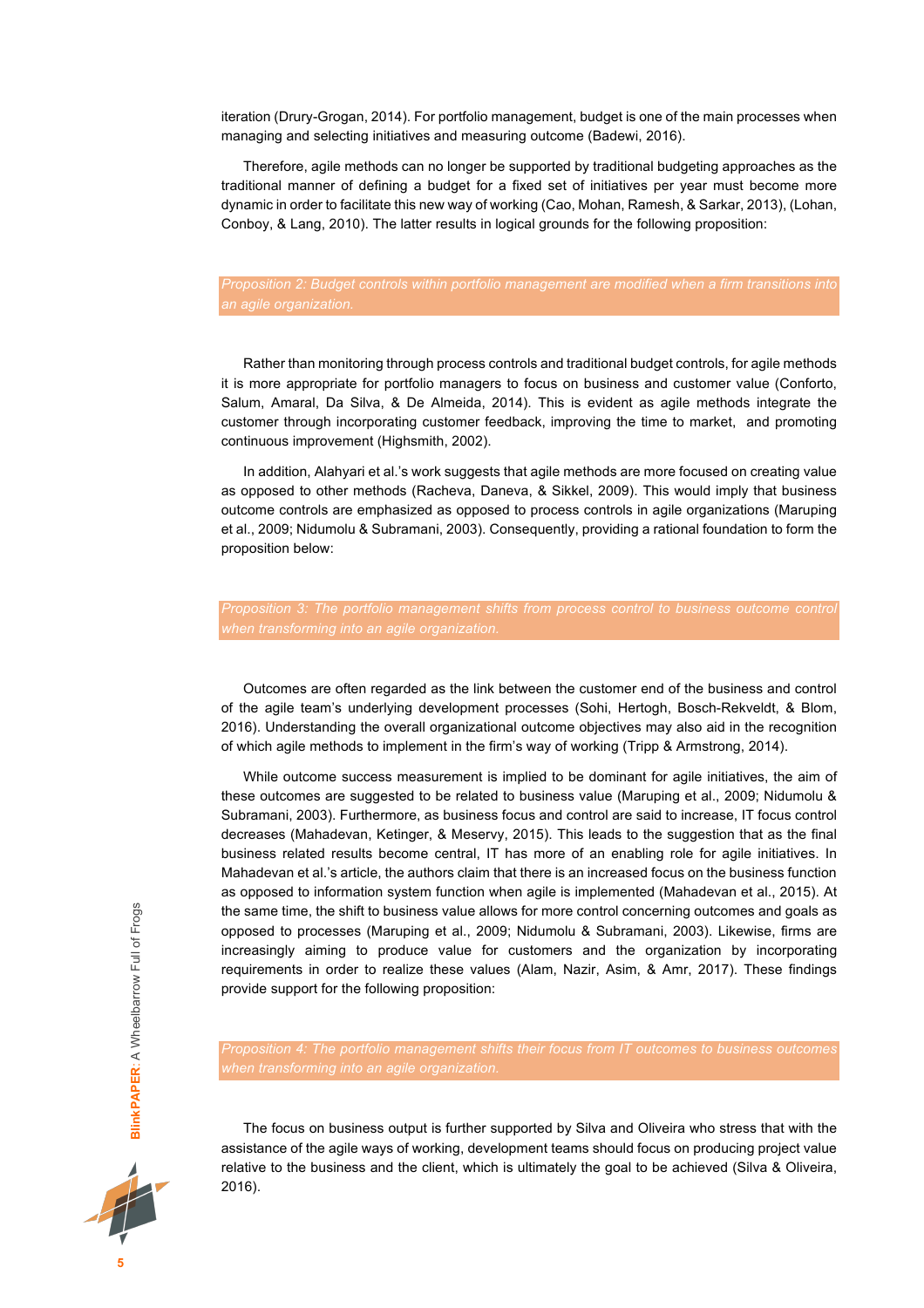## **4 Research Method**

The multiple case study approach, through the exploration of seven cases, has been determined to uncover patterns and to strengthen the reliability and validity of this research (Eisenhardt & Graebner, 2007). The seven firms studied are service firms with headquarters in The Netherlands and have had agile methods implemented into their previously traditional organization. Each case study contains two interviews; one with an individual involved in the portfolio management and one with a product owner or scrum master. Both interviewees are active in the same agile portfolio, which is essential for the data reliability and consistency of this study. Furthermore, the interviews are semistructured to support the exploratory nature of this study and the interview guideline has been generated based on propositions created in section two. Each interview was conducted at the firm's headquarters with one interviewee and one interviewer at the interviewee's convenience. The interviews were 45 to 60 minutes; recorded, transcribed and analyzed. Each case, composed of two interviews and observations, and was analyzed per proposition.

| <b>Cases</b>    |       |        |               |            |       |                       |  |  |
|-----------------|-------|--------|---------------|------------|-------|-----------------------|--|--|
| <b>ABN AMRO</b> | Aegon | Achmea | AirFrance KLM | <b>ING</b> | Jumbo | <b>Schiphol Group</b> |  |  |

### **Trust & Role of Portfolio Manager**

The notion of trust was highlighted by Achmea, Schiphol, ABN AMRO and ING. The portfolio manager must have the appropriate role in the development process and should stimulate the autonomy of the teams by exhibiting that they "*trust the teams*." Furthermore, one of the interviewees of Air France KLM, highlights the new role portfolio managers should embody as "*chief enabler*" whilst they give up their "*illusion of control.*" Through the use of open communication and dashboards for additional assistance, trust can be increased and portfolio managers reduce their process controls to stimulate their firm's agile way of working.

BlinkPAPER: A Wheelbarrow Full of Frogs **BlinkPAPER**: A Wheelbarrow Full of Frogs



**6**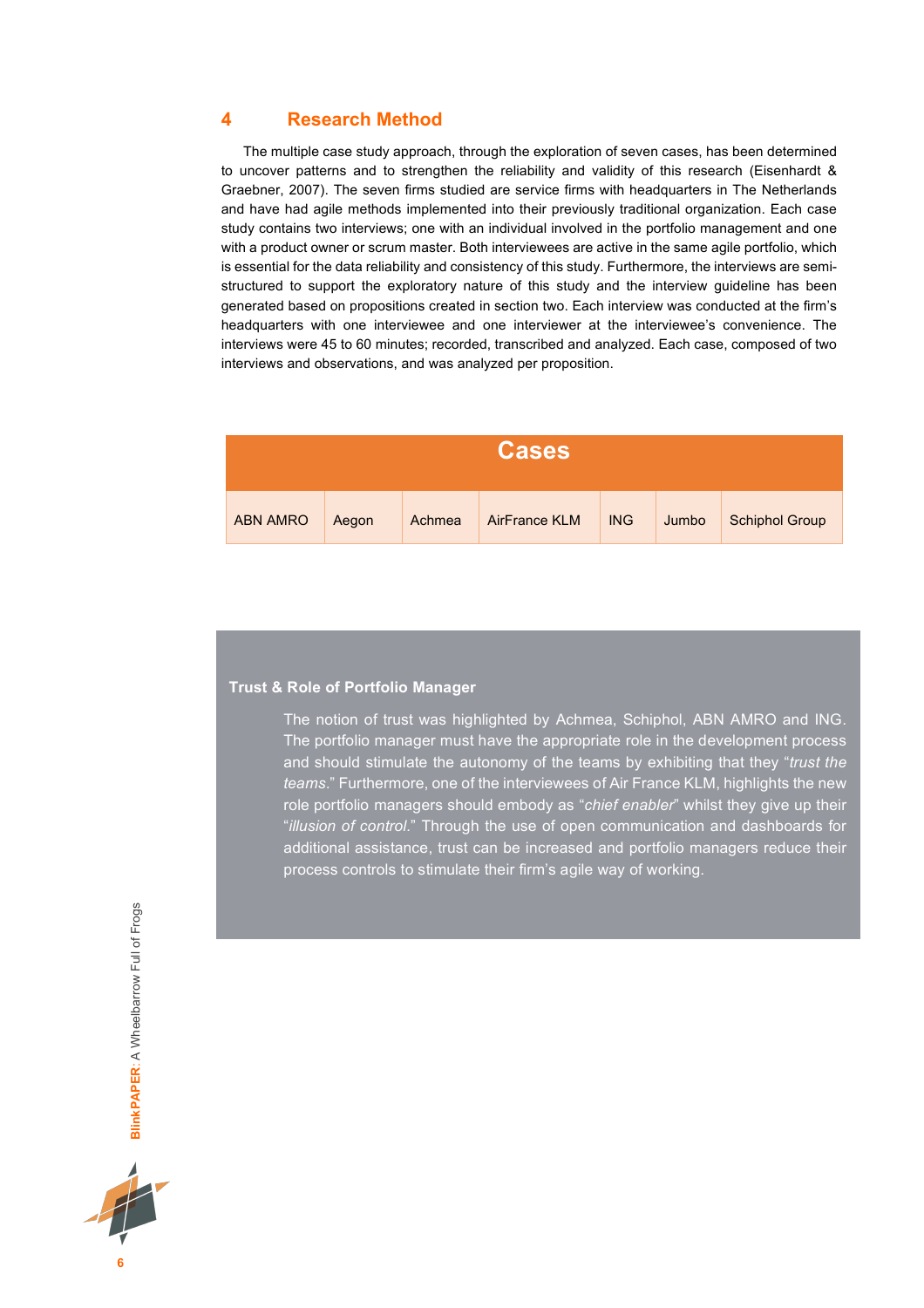# **5 Findings**

Our findings support the propositions that portfolio management adapts to agile initiatives by performing somewhat fewer and less strict process controls, by modifying the budget controls and by shifting from IT project/program control to business outcome control, with an increased focus on business value. This addresses the research question: *What are the challenges and responses to control in portfolio management for agile organizations?* 

### **Findings:**

- 1. Process controls somewhat reduced
- 2. Budget with a team and value focus
- 3. Outcome control focus increases
- 4. Business value becomes more central
- 5. Enabling role of the portfolio manager

Although we found only limited direct support for the first proposition regarding process controls, all firms clearly expressed their reduction of documentation in their development processes, offering strong indirect support. Propositions two, three and four received stronger direct support, with the cases not only offering evidence and examples, but also valuable nuances. This, together with the explored literature, forms a good basis to suggest further exploration and testing of these propositions in future research.

The implications of our results are twofold. First, portfolio management shifts their focal point from process control to outcome control by emphasizing business value and outcomes. The focus on business value and the role of the customer are central in agile working methods (Fowler & Highsmith, 2001; Gregory et al., 2016; Silva et al., 2016). These values and focus in turn suggest an increased importance of business value through customer related outcomes for the portfolio level of the firm. To add to this implication, the budget controls are adjusted to focus on autonomous teams, and in some cases, values instead of detailed upfront business cases. This additional finding further underlines the prominence of business value in agile working methods which portfolio managers are encouraged to stimulate.

The second implication underlines transparent and trusted communication through meetings, demos and, occasionally, elements such as live dashboards. It can be argued that the presence of these elements is essential at all levels of organizations, especially in firms implementing agile methods. This is in line with Stettina and Hörz's work as they describe the culture shift of agile organizations which encourages cooperation based on interactive communication, transparency and trust (Stettina & Hörz, 2015). Similarly, Cram and Brohman highlight the need for communication in order to generate meaningful business outcomes (Cram & Brohman, 2010). Furthermore, dashboards are often supplementary to communication for agile portfolio management in order to stimulate autonomous teams in producing valuable output. Although slightly increasing the use of process controls, dashboards improve portfolio management's overview of their agile initiatives and portfolios growing in maturity.

This implication suggests a role change for portfolio management, as they must support and stimulate the agile way of working. Although this aspect was not explicitly addressed in our propositions, our data suggests that this is an important element in the response of firms. Using the words of an interviewee in the Air France KLM case, the role of the portfolio manager becomes more of "*a chief enabler,*" as opposed to the traditional monitoring manager. This role of chief enabler, encouraging trust, communication and focusing on business value outcome, is viewed as essential and, in line with our literature study, should stimulate the autonomous teams and business value in agile portfolios (Hekkala et al., 2017; Mahadevan et al., 2015; Maruping et al., 2009). We expect this 'enabling' aspect to be a fruitful avenue for further exploration.

Academically, our study responds to the request to further explore agile portfolio management by filling the gap between agile portfolio management and control while providing additional findings on the role of portfolio management in agile organizations. Parallel to previous studies concerning agile working methods, our findings regarding the budget, process and outcome controls maintain the already academically supported role of the customer, autonomous team iterations and demo based communication (Fowler & Highsmith, 2001; Hekkala et al., 2017; Mahadevan et al., 2015; Rigby et al., 2016).

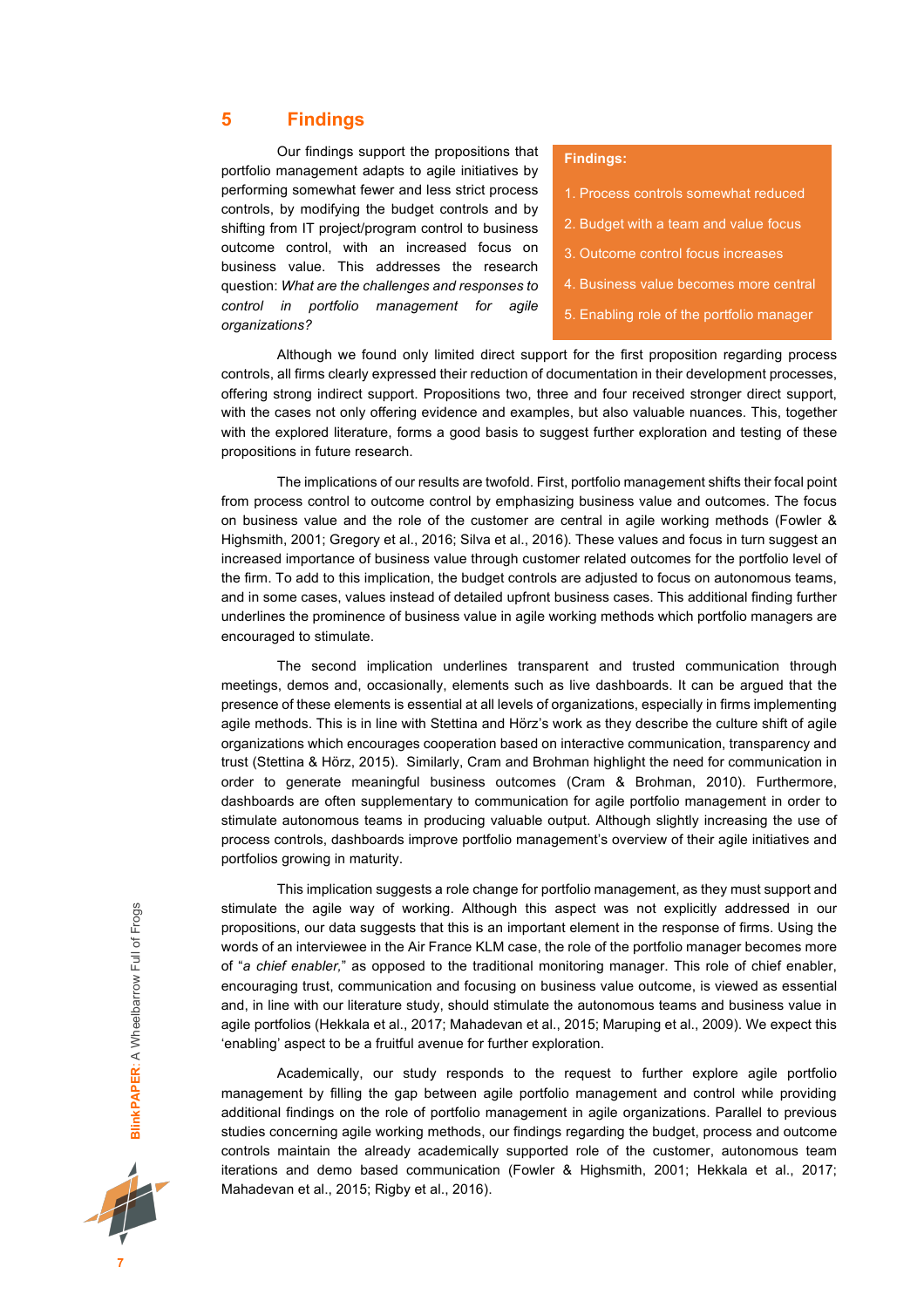## **6 References**

- Alam, S., Nazir, S., Asim, S., & Amr, D. (2017). Impact and Challenges of Requirement Engineering in Agile Methodologies: A Systematic Review. *International Journal of Advanced Computer Science and Applications*, *8*(4). http://doi.org/10.14569/IJACSA.2017.080455
- Badewi, A. (2016). The impact of project management (PM) and benefits management (BM) practices on project success: Towards developing a project benefits governance framework. *International Journal of Project Management*, *34*(4), 761–778. http://doi.org/10.1016/j.ijproman.2015.05.005
- Bello, D. C., & Gilliland, D. I. (1997). The Effect of Output Controls, Process Controls, and Flexibility on Export Channel Performance. *Journal of Marketing*, *61*(1), 22–38. http://doi.org/10.2307/1252187
- Cao, L., Mohan, K., Ramesh, B., & Sarkar, S. (2013). Adapting funding processes for agile IT projects: an empirical investigation. *European Journal of Information Systems*, *22*(2), 191–205. http://doi.org/10.1057/ejis.2012.9
- Conforto, E. C., Salum, F., Amaral, D. C., Da Silva, S. L., & De Almeida, L. F. M. (2014). Can agile project management be adopted by industries other than software development? *Project Management Journal*. http://doi.org/10.1002/pmj.21410

Cram, W. A., & Brohman, M. K. (2010). Beyond Modes: A New Typology of ISD Control. *Icis*, Paper 94.

- De Haes, S., Van Grembergen, W., & Debreceny, R. S. (2013). COBIT 5 and Enterprise Governance of Information Technology: Building Blocks and Research Opportunities. *Journal of Information Systems*, *27*(1), 307–324. http://doi.org/10.2308/isys-50422
- Drury-Grogan, M. L. (2014). Performance on agile teams: Relating iteration objectives and critical decisions to project management success factors. *Information and Software Technology*, *56*(5), 506–515. http://doi.org/10.1016/j.infsof.2013.11.003
- Eisenhardt, K. M., & Graebner, M. E. (2007). Theory building from cases: Opportunities and challenges. *Academy of Management Journal*, *50*(1), 25–32.
- Fowler, M., & Highsmith, J. (2001). The agile manifesto. *Software Development*, *9*(August), 28–35. http://doi.org/10.1177/004057368303900411
- Gregory, P., Barroca, L., Sharp, H., Deshpande, A., & Taylor, K. (2016). The challenges that challenge: Engaging with agile practitioners' concerns. *Information and Software Technology*. http://doi.org/10.1016/j.infsof.2016.03.003
- Groen, N. (2017). SAFe Leadership Day hosted by BlinkLane consulting & Gladwell Academy. Amsterdam, The Netherlands.
- Harris, M. L., Collins, R. W., & Hevner, A. R. (2009). Control of flexible software development under uncertainty. *Information Systems Research*, *20*(3), 400–419. http://doi.org/10.1287/isre.1090.0240
- Hekkala, R., Stein, M., & Rossi, M. (2017). Challenges in Transitioning to an Agile Way of Working.
- Highsmith, J. (2002). What Is Agile Software Development? *The Journal of Defense Software Engineering*, *15*(10), 4–9. http://doi.org/10.1109/2.947100
- Lohan, G., Conboy, K., & Lang, M. (2010). Beyond Budgeting and Agile Software Development: A Conceptual Framework for the Performance Management of Agile Software Development Teams. *Icis-Rp*, 1–10.
- Mahadevan, L., Ketinger, W. J., & Meservy, T. O. (2015). Running on hybrid: Control changes when introducing an agile methodology in a traditional "waterfall" system development environment. *Communications of the Association for Information Systems*, *36*, 77–103.

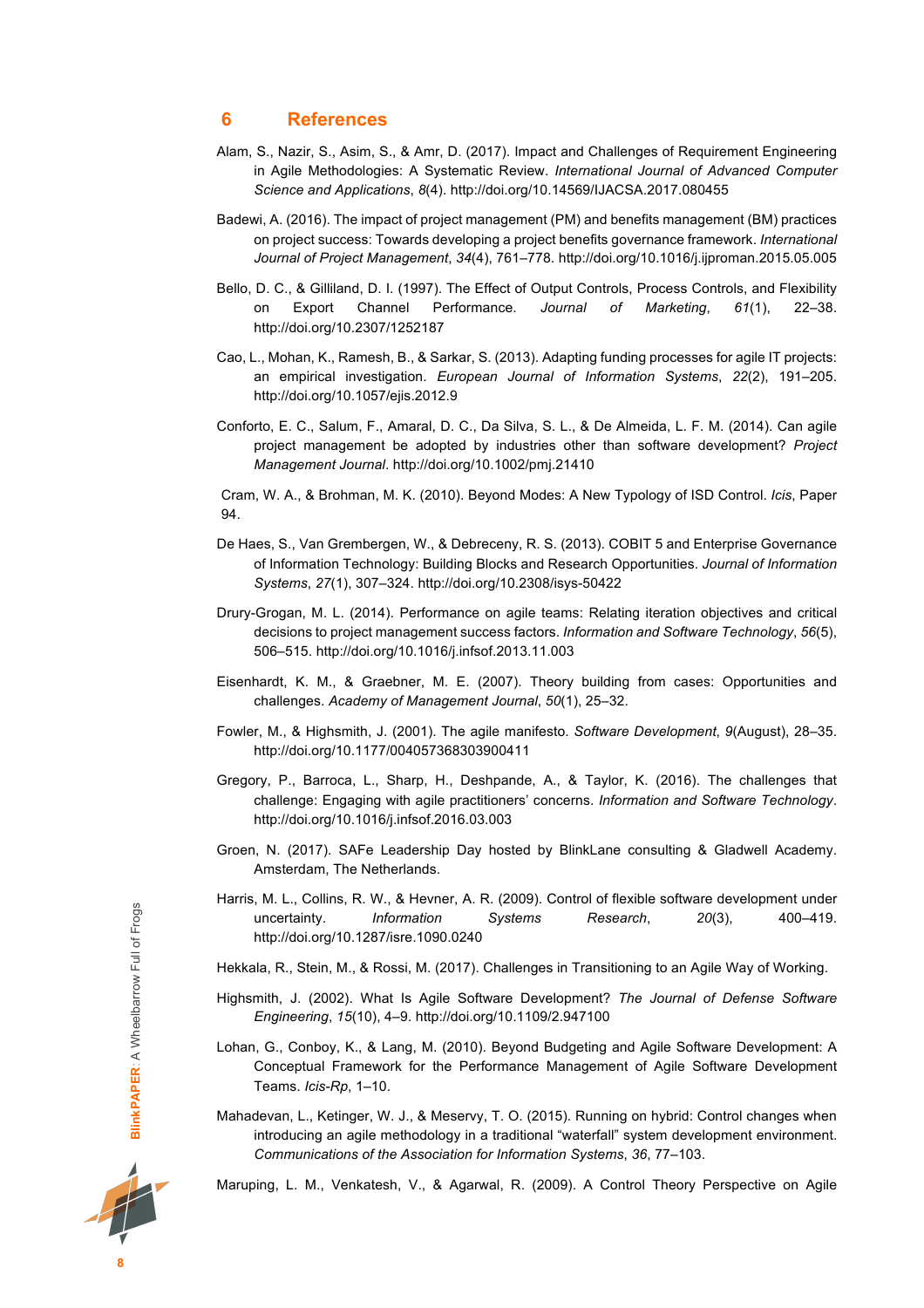Methodology Use and Changing User Requirements A Control Theory Perspective on Agile Methodol Use and Changing User Requirements. *Source: Information Systems Research Information Systems Research*, *20*(3), 377–399. http://doi.org/10.1287/isre.l090.0238

- Miranda, E., & Bourque, P. (2010). Agile monitoring using the line of balance. *Journal of Systems and Software*, *83*(7), 1205–1215. http://doi.org/10.1016/j.jss.2010.01.043
- Moran, A. (2015). *Managing agile: Strategy, implementation, organisation and people*. *Managing Agile: Strategy, Implementation, Organisation and People*. http://doi.org/10.1007/978-3-319- 16262-1
- Neves, F. G., Borgman, H. P., & Heier, H. (2016). Success Lies in the Eye of the Beholder : The Mismatch Between Perceived and Real IT Project Management Performance. In *49th Hawaii Conference on System Sciences* (pp. 5878–5887). IEEE Computer Society. http://doi.org/10.1109/HICSS.2016.745
- Nidumolu, S. R., & Subramani, M. R. (2003). The matrix of control: Combining process and structure approaches to managing software development. *Journal of Management Information Systems*, *20*(3), 159–196. http://doi.org/10.1080/07421222.2003.11045774
- Racheva, Z., Daneva, M., & Sikkel, K. (2009). Value creation by agile projects: Methodology or mystery? *Lecture Notes in Business Information Processing*, *32 LNBIP*, 141–155. http://doi.org/10.1007/978-3-642-02152-7\_12
- Rautiainen, K., Von Schantz, J., & Vähäniitty, J. (2011). Supporting scaling agile with portfolio management: Case Paf.com. *Proceedings of the Annual Hawaii International Conference on System Sciences*, (1). http://doi.org/10.1109/HICSS.2011.390
- Rigby, D. K., Sutherland, J., Takeuchi, H., John, T. S., & Org, H. (2016). How to master the process that's transforming management. *Harvard Business Review*.
- Santos, L., Ronaldo, S., & Oliveira, B. (2016). A Framework with Agile Practices for Implementation of Project Portfolio Management Process, (c), 191–195.
- Shastri, Y., Hoda, R., & Amor, R. (2017). Understanding the Roles of the Manager in Agile Project Management. *Proceedings of the 10th Innovations in Software Engineering Conference on - ISEC '17*, (March), 45–55. http://doi.org/10.1145/3021460.3021465
- Sohi, A. J., Hertogh, M., Bosch-Rekveldt, M., & Blom, R. (2016). Does lean & agile project management help coping with project complexity? *Procedia -Social and Behavioral Sciences*, *226*, 252–259. http://doi.org/10.1016/j.sbspro.2016.06.186
- Stettina, C. J., & Hörz, J. (2015). Agile portfolio management: An empirical perspective on the practice in use. *International Journal of Project Management*, *33*(1), 140–152. http://doi.org/10.1016/j.ijproman.2014.03.008
- Tripp, J. F., & Armstrong, D. J. (2014). Exploring the relationship between organizational adoption motives and the tailoring of agile methods. *Proceedings of the Annual Hawaii International Conference on System Sciences*, 4799–4806. http://doi.org/10.1109/HICSS.2014.589
- Weill, P., & Ross, J. W. (2004). *IT governance : how top performers manage IT decision rights for superior results*. *IT Governance*. Harvard Business Press.